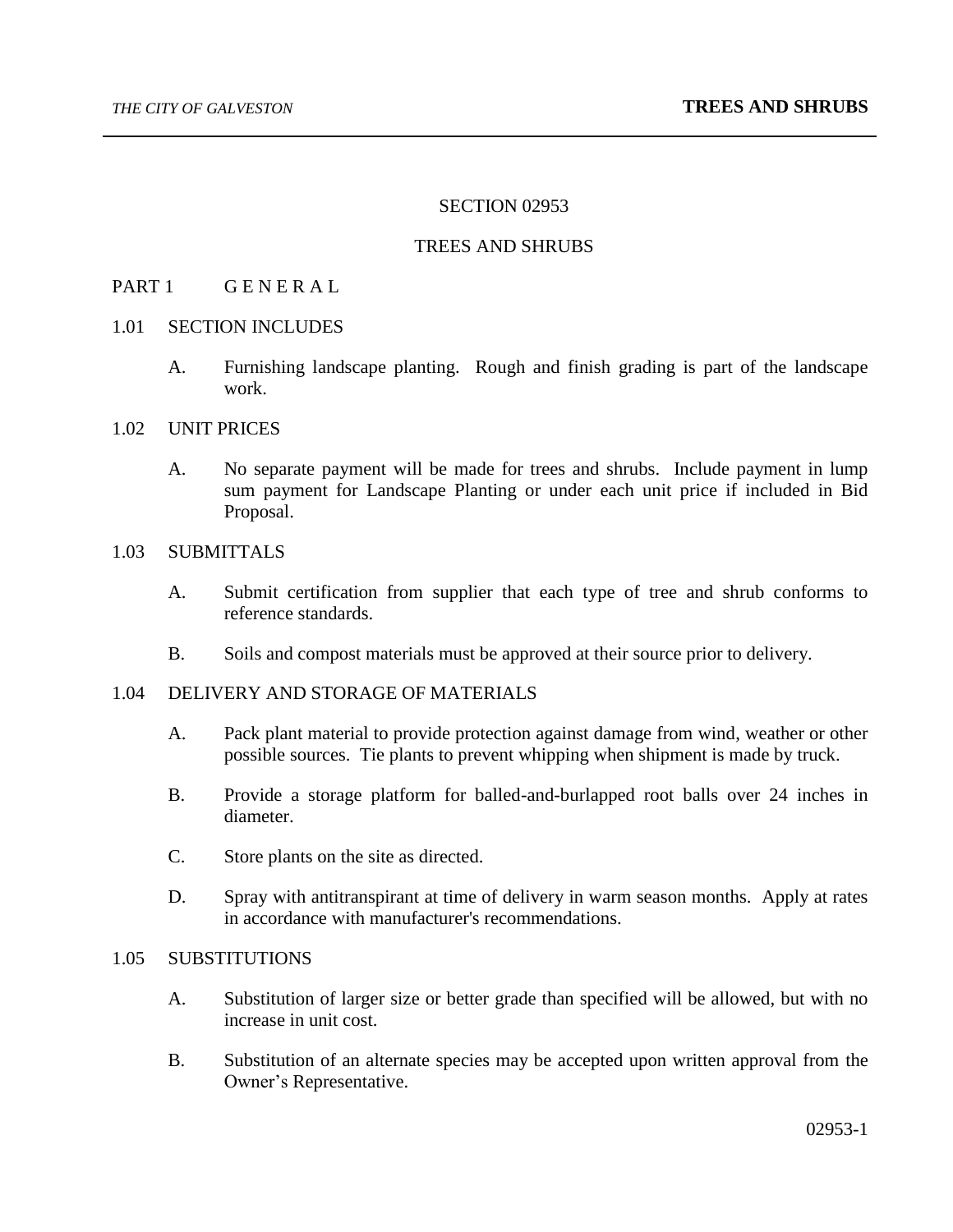# 1.06 WARRANTY

- A. Provide 1-year warranty on plants. The warranty period commences after final completion.
- B. Replace plants that fail during the warranty period according to the specifications governing the original plants.
- C. Periodically inspect plants for proper watering and spraying, during warranty period.
- D. Damage caused by natural hazards such as hail, high winds or storm is not covered by the guarantee, excluding drought.
- E. Plant materials which die due to insects or diseases are included in the warranty.
- F. Plant materials which die due to lack of water are included in the warranty.
- G. Existing plant material required to be moved on the site will be protected under the warranty.

#### 1.07 SOIL ANALYSIS

- A. Submit for approval an analysis of soils obtained from off-site sources prior to delivery.
- B. Analysis of existing soil is not required.

# 1.08 PLANT CERTIFICATES

A. Submit inspection certificates as required by law with the invoice for each shipment or order of stock. Submit certificates to the Owner's Representative in ample time to be reviewed to meet installation schedule.

## 1.09 PROTECTION

- A. Take reasonable precautions to prevent damage to existing structures and plants. Keep the area free of hazardous obstructions.
- B. Protect trees which may be subject to damage.
- C. During planting, protect installed plants and lawns from damage. If heavy equipment or materials must be moved across lawns, use planks or pontoons to protect the turf. Similarly, protect walks across which heavy equipment must pass.

# PART 2 PRODUCTS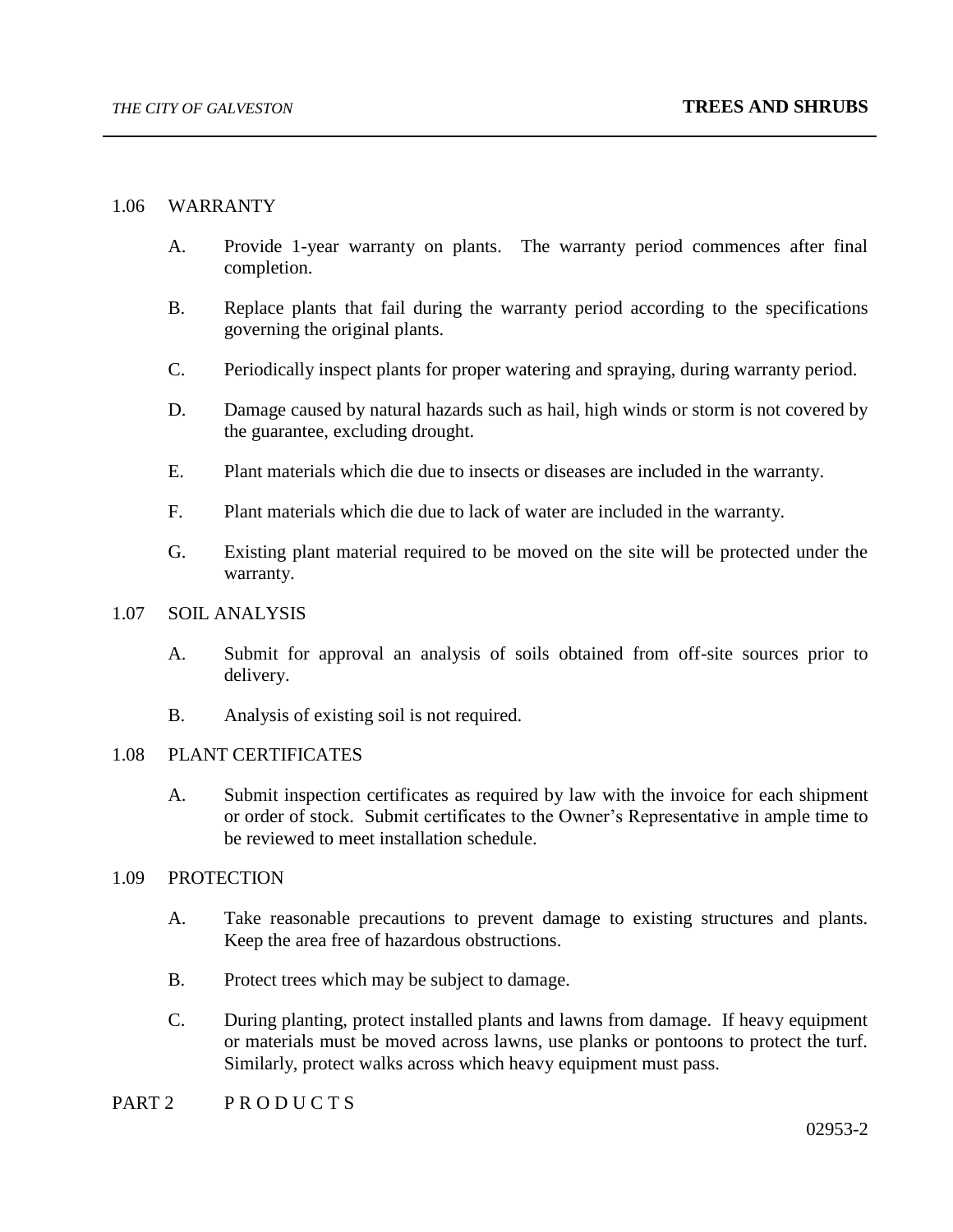## 2.01 TOPSOIL

- A. Provide a friable soil which is rich in organic matter. Obtain from naturally welldrained areas of uniform loam which is free from subsoil, brush, objectionable weeds and other litter, or contamination and free from clay lumps, stones, stumps, roots, or other objects larger than 1 inch in diameter. The topsoil must also be free from toxic substances and any other material or substances which might be harmful to plant growth or be a hindrance to grading, planting, and maintenance operations.
- B. Topsoil obtained from excavation or borrow operations shall have the following characteristics:
	- 1. pH value: between 5.5 and 6.5.
	- 2. Liquid limit: 50 or less.
	- 3. Plasticity index: 10 or less.
	- 4. Gradation: maximum of 40 percent passing the #280 sieve.
- C. Obtain topsoil from naturally well-drained areas where topsoil occurs at a minimum depth of 4 inches and has similar characteristics to that found at the placement site. Do not obtain topsoil from areas infected with a growth of, or reproductive parts of nut grass or other noxious weeds.
- D. Submit written certification that topsoil meets the above criteria before delivery of soil to the site. Certification shall be signed by the Contractor and Seller of the topsoil.
- E. Topsoil available on the site may be used in any designated areas to be landscaped if previously inspected and approved in writing.

## 2.02 FERTILIZER

- A. Provide an inorganic commercial fertilizer which is uniform in composition, dry and free flowing, in original unopened containers, each bearing the manufacturer's guaranteed analysis. Caked, damaged or otherwise unsuitable fertilizer will not be accepted.
	- 1. For lawns: 12-24-12.
	- 2. For ground cover areas, shrub beds and tree holes: 20-10-5.

## 2.03 CONSTRUCTION MATERIALS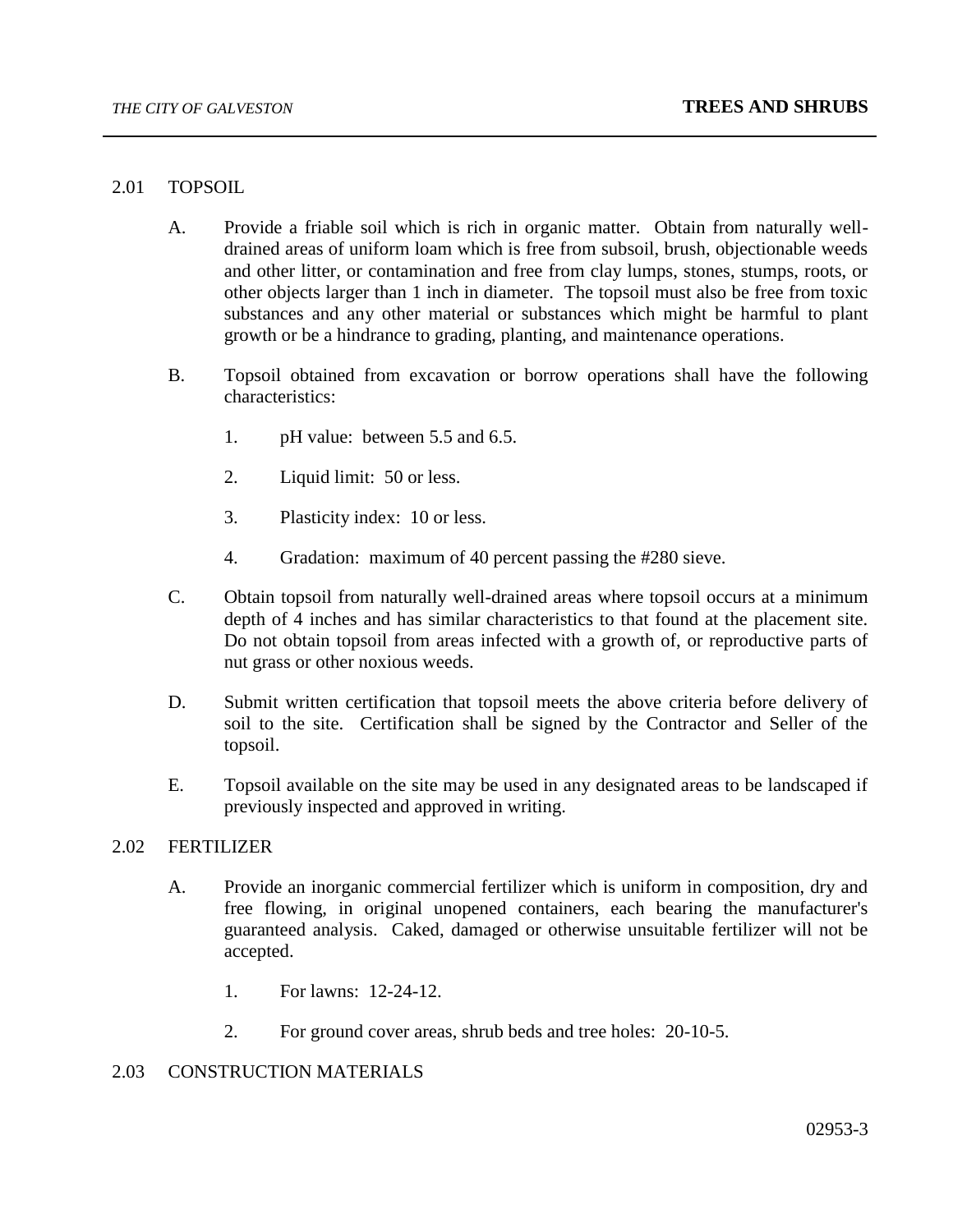- A. Tree Guys:
	- 1. Guy Wires. Use 10-gauge galvanized annealed iron wire.
	- 2. Hose will be 2-ply, fiber-reinforced dull green rubber at least 3/4 inch diameter.
	- 3. Turnbuckles will be galvanized, with a 3-inch minimum lengthwise opening and fitted with screw eyes.
- B. Stakes:
	- 1. For use in identifying tree and shrub locations.
		- a. Use 1" x 2" pine, or equivalent, 18 inches long.
		- b. Use waterproof marker for identification.
	- 2. Where applicable for anchoring trees, use wood deadmen of at least 2" x 4" stock, 36 inches long and buried 3 feet.
	- 3. For supporting guyed trees, use stakes that are of at least 2" x 4" stock, 36 inches long. Notch stakes for guy wires 2 inches from the top.
	- 4. Use tree stakes that are of sound and durable quality capable of withstanding aboveground and underground conditions either T-post or treated lodge poles.
- C. Tree Seal: Pruning cuts, bruises, or scars over 3/4 inch in diameter on trees will be treated with a commercial tree wound dressing.

# 2.04 SPRAYS

- A. Sterilization:
	- 1. Use approved solution of "Dyclomec 4G" or equal for areas to be planted.
	- 2. Use 'Pramitol' or equal for areas to be paved.
- B. Herbicides:
	- 1. Use an approved systemic non-selective, post emergent herbicide on specified areas to kill all vegetation.
	- 2. Use "Confront" or equal for general control of broadleaf weeds in lawns.
	- 3. Use "Preemerg, Eptam, Dryclomec" or equal for ground cover.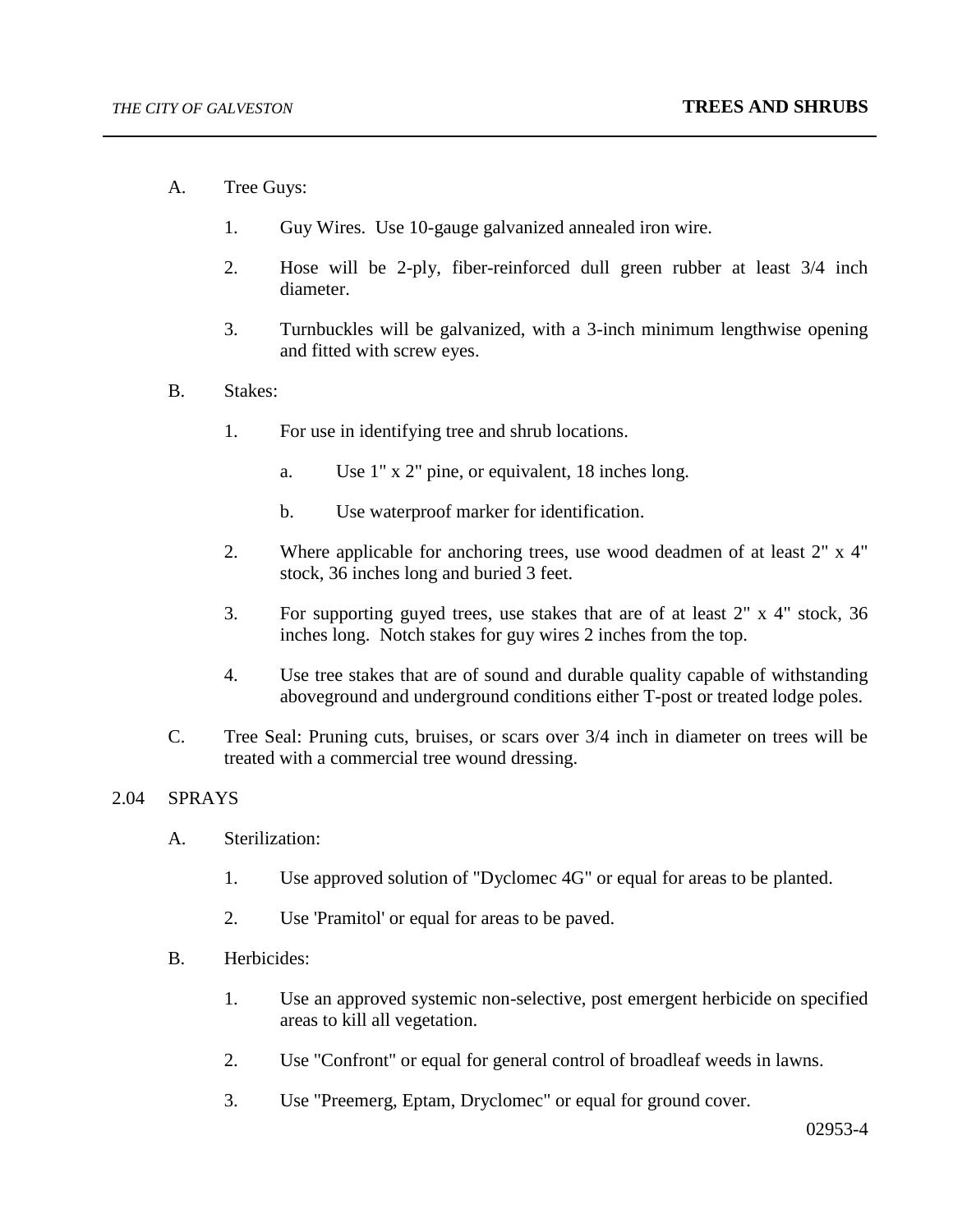- 4. Use an approved pre-emergent to control seed germination in specified areas.
- C. Root Stimulant: Use approved root stimulant on newly planted trees, shrubs, vines and ground cover areas.

# 2.05 PLANT CHARACTERISTICS

- A. Provide plants which are true to type and name, and typical of their species or variety. Plants must have a normal, well-developed branch structure, with a vigorous root system, and must be generally sound and healthy. Use plants which are free from defects, including:
	- 1. Disfiguring knots.
	- 2. Sun scald.
	- 3. Injuries.
	- 4. Bark abrasions.
	- 5. Plant diseases.
	- 6. Insect eggs.
	- 7. Borers.
	- 8. Infestations.
- B. Select well-formed plants balanced between height and spread typical of the species or variety with branches in normal position. Heading back plants to meet size limits will not be permitted.
- C. Unless otherwise specified, all plants will be nursery grown and at least twice transplanted. Use plants which have been growing under similar climatic conditions to those of the project for at least 2 years prior to the date of the contract. Recently stepped-up plants will not be acceptable. All balled-and-burlapped plants or bare root plants must be freshly dug; heeled-in or cold storage plants will not be accepted.
- D. Balled, bare root and container-grown plants will conform to the definitions given in the American Standards for Nursery Stock.
- E. No tree will be accepted which has had leaders cut or damaged, or which has a thin, weak trunk or poorly formed tops.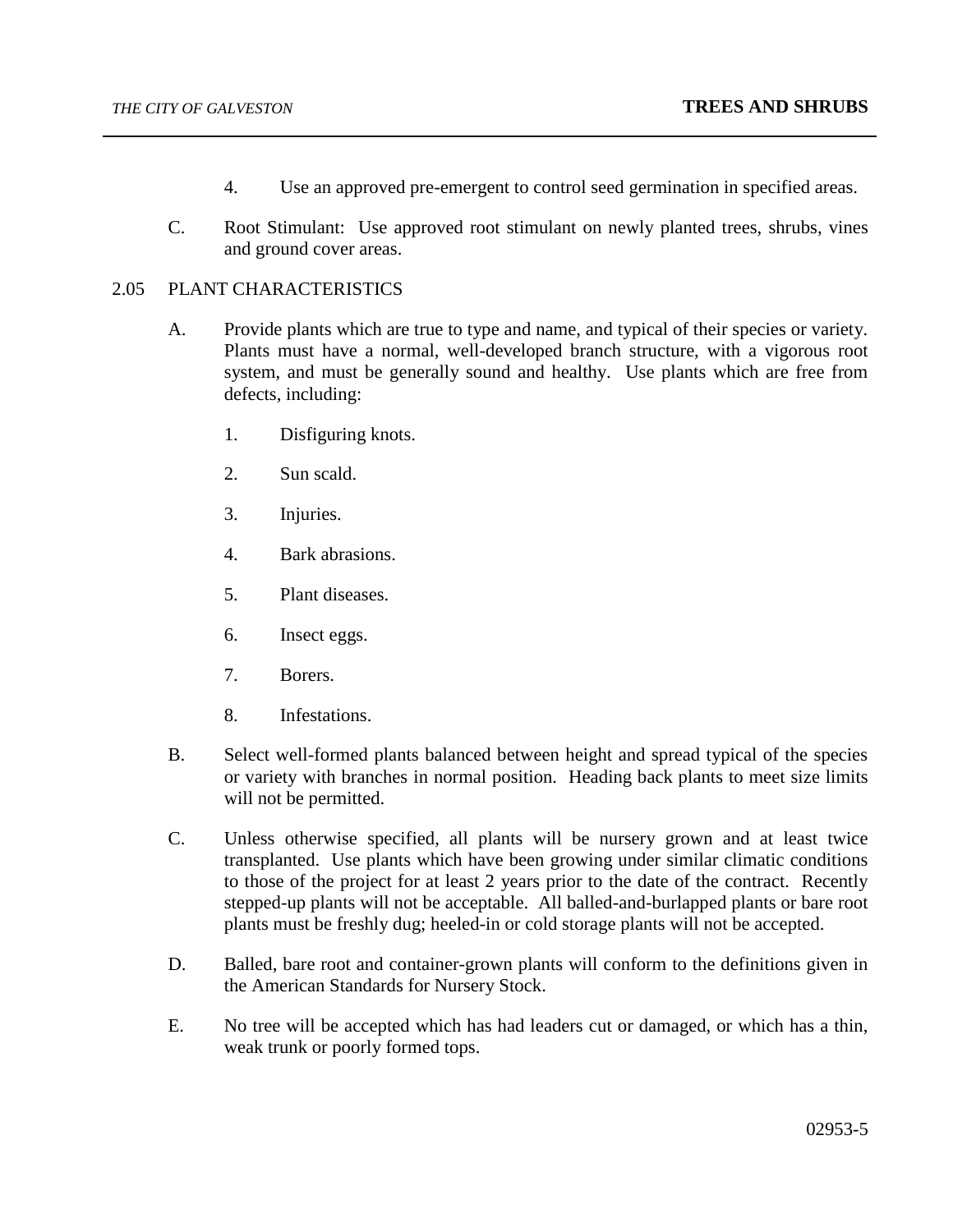F. Regardless of sample selection, a plant may be rejected at the site by the Owner's Representative.

# 2.06 NURSERY STOCK

- A. Deciduous Trees: Provide trees which are straight and symmetrical and have a persistently preferred main leader. The crown must be in good overall proportion to the entire height of the tree. Where a clump is specified, a plant having a minimum of three stems originating from a common base at the ground line will be furnished. Measure trees by average caliper of trunk.
	- 1. For trees up to 4 inches in diameter, measure caliper 6 inches above ground.
	- 2. For trunks larger than 4 inches, measure caliper 12 inches above ground.
- B. Evergreen Trees: Form of the top will be typical of the species and not unnaturally sheared or color-treated. Measure by average caliper. Caliper will be taken 6 inches above the ground on trees up to 4 inches in diameter and 12 inches above the ground on trees larger than 4 inches.
- C. Vines and Ground Cover: Provide plants which are container-grown for sufficient time to ensure adequate root growth to hold the soil in place and retain the original shape when removed from the container.

## PART 3 EXECUTION

# 3.01 WORK CONDITIONS

- A. Site Availability: Begin no landscape work where conflicting site work is incomplete or as otherwise directed by the Owner's Representative.
- B. Weather Restrictions: Stop work during inclement weather such as drought, high winds, excessive rain, extreme heat, cold or freezing temperatures as directed by the Owner's Representative. Obtain authorization before resuming work.
- C. Consult an arborist should work conditions vary from anticipated conditions at no additional cost to the City.

## 3.02 SITE PREPARATION

- A. Existing Trees:
	- 1. Protection: Protect tops, trunks and roots of trees to remain on the site. Before starting work, box, fence or otherwise protect trees subject to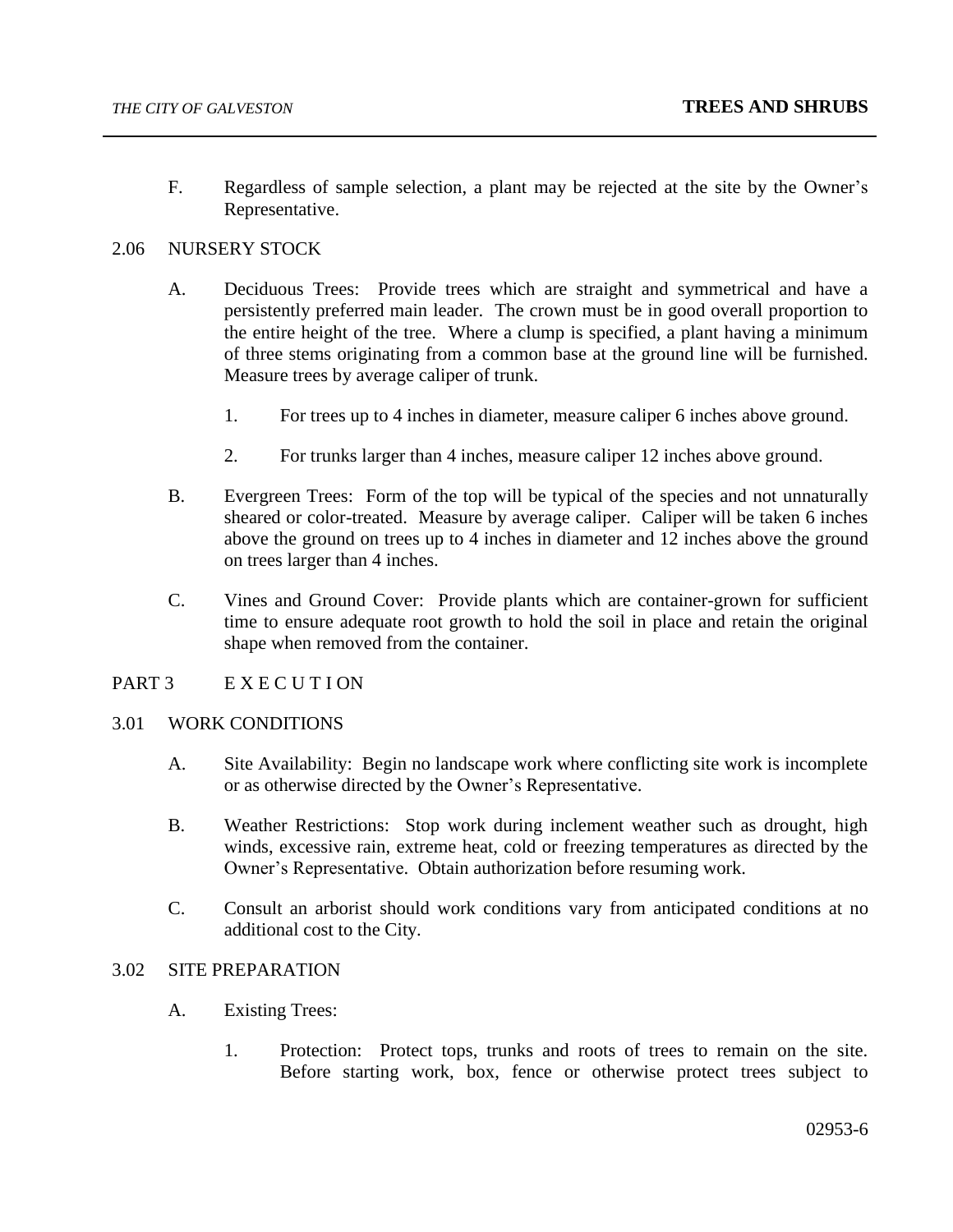construction damage. Remove boxing when directed. Do not stockpile materials or heavy equipment within the branch spread of trees.

- 2. Removal: Remove trees marked for removal. Do not remove any tree without proper authorization. Stumps within 36 inches of final grade must be removed.
- 3. Pruning and Surgery: Cut and trim trees only as directed; do not cut any tree without proper authorization. Trim existing trees of dead or diseased limbs. Cut limbs close to the trunk. Cover cuts over 3/4 inch in diameter with an approved tree wound dressing.
- B. Grading Around Trees: As required, fill or grade within the branch spread of trees to remain, observing the following requirements.
	- 1. For trenching beneath trees, tunnel under the tree roots with careful hand digging. Where possible, avoid cutting or injuring roots.
	- 2. Do not raise or lower the grade around an existing tree in any way, unless so directed.
- C. Placing Topsoil:
	- 1. Disk, drag, harrow or hand rake subgrade. Scarify the subgrade to a depth of 1-1/2 inches. Before placing topsoil, rake the subsoil surface clear of stones, wood, rubbish and other debris. Place no topsoil until the subgrade preparation has been approved.
	- 2. Spread, rake and compact topsoil to form a layer with a minimum depth of 4 inches in lawn areas and 6 inches in shrub areas. Place topsoil to conform to finished gradients as shown on the grading plan.
	- 3. Remove spilled topsoil from curbs, gutters, and, paved areas and dispose of excess topsoil in accordance with requirements of Section 01564 - Waste Material Disposal.
- D. Fertilizer: Evenly broadcast and work fertilizer into soil at rate recommended by the nursery.

# 3.03 PLANTING TREES, SHRUBS, AND GROUND COVER

A. Layout: Before proceeding with planting operations, notify the Owner's Representative 3 working days in advance to coordinate a site visit. Set stakes to locate plants or place 5-gallon and larger sized plants in their permanent locations and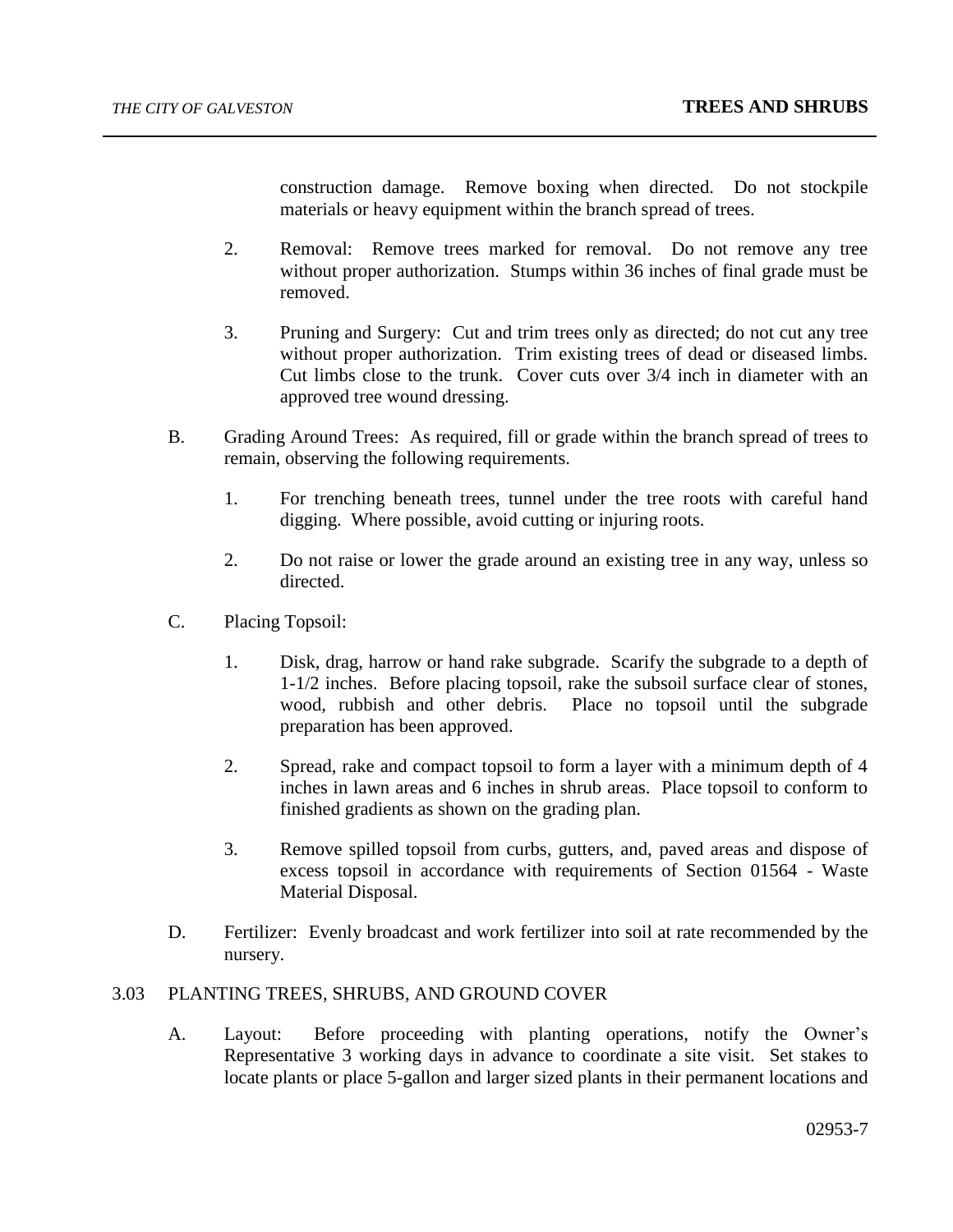acquire approval from Landscape Architect or Owner's Representative. Do not place plants or stakes in planter areas until soil has been placed and approved.

- B. Excavation: Excavate tree pits and holes for placement of plants. Dig pits for trees and large shrubs in 15-gallon containers or larger at least 2 feet wider than the diameter of the tree root ball. For 1- and 5-gallon or equivalent stock, dig holes at least 6 inches wider than the root ball.
- C. Setting Trees and Shrubs:
	- 1. Set plants plumb or straight and centered in the pit or hold. Place plants at such a level that, after settlement, a natural relationship of the crown of the plant with the ground surface will be established.
	- 2. Form a 6-inch-deep ring around the inside perimeter of the bottom of the tree pit to facilitate drainage away from the roots or ball of the plant. Place the plant upright on the remaining mound of undisturbed soil. Spread the roots of bare root plants to their natural position and cut off all broken or frayed roots. Place balled-and-burlapped plants with their balls still wrapped.
	- 3. When balled-and-burlapped plants are being set, loosen burlap, ropes and wire from the tops and the sides of the ball before backfilling with soil. Do not remove burlap from beneath the ball.
- D. Backfilling Around Trees and Shrubs:
	- 1. Backfilling each plant hole with a planting soil mixture for planted areas as follows: 60 percent soil, 20 percent humus, and 20 percent sand.
	- 2. Initially place in layers around the roots or ball of the plant a mixture of backfill material excluding the sand. Carefully tamp each layer of topsoil to avoid injury to the roots or ball and to fill voids. Work mixture in among the roots of bare-root plants. When about two-thirds of the hole has been backfilled, fill the hole with water and allow the soil to settle around the roots. After the water has been absorbed, fill the hole with a complete soil mixture, including sand and tamp to grade. Bring any settlement to grade by adding topsoil.
	- 3. Construct a minimum 4-inch-high soil berm to form a watering basin around newly planted trees and shrubs. On all slopes except minor ones, form soil into an adequate dam or shoulder on the downhill side to catch and hold water and prevent erosion. Properly regrade the slope on the uphill side.
	- 4. Hedge plants may be planted in a continuous trench instead of pits. Evenly space plants true to line and regrade after settlement.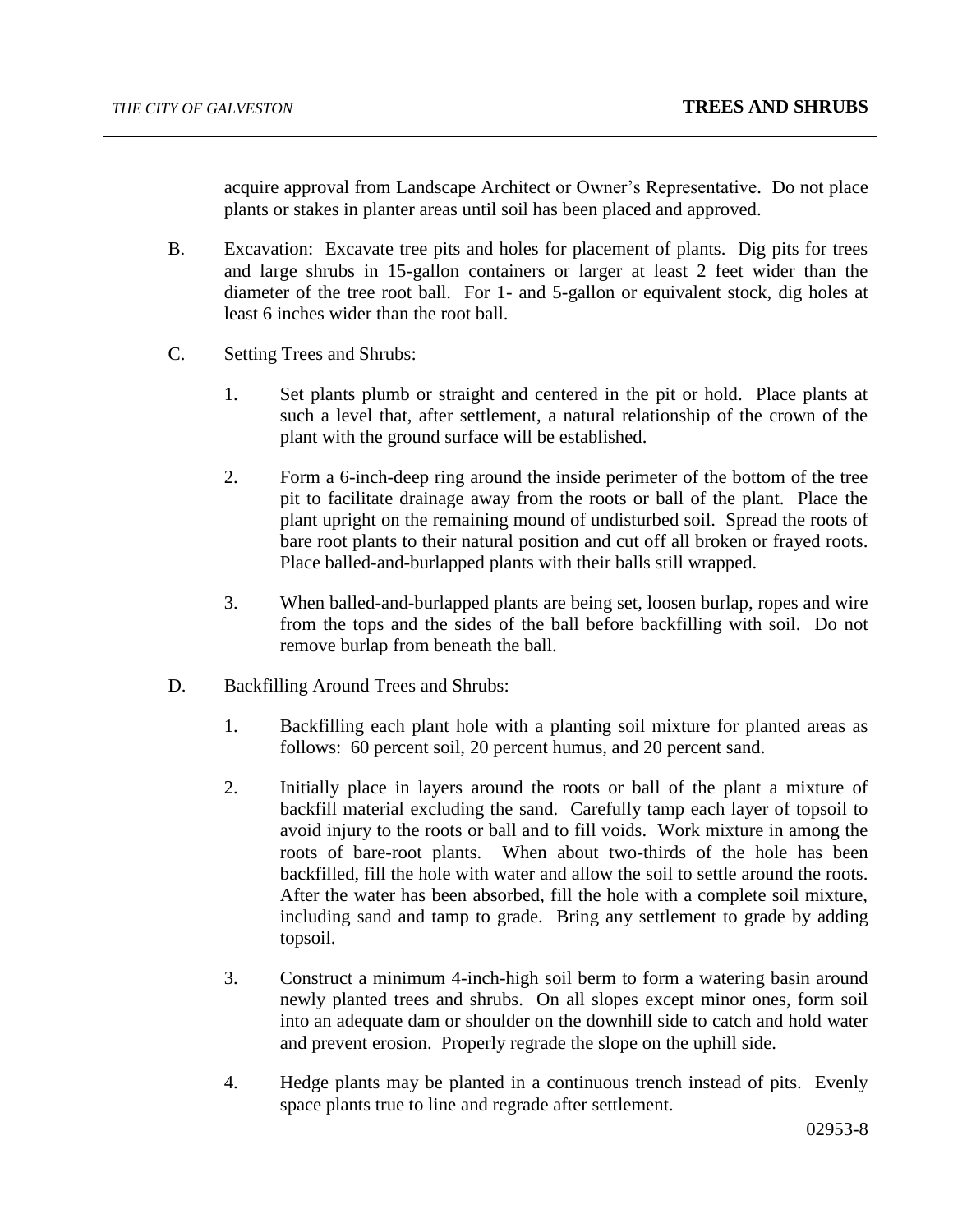- E. Guying, Staking and Wrapping: Support trees immediately after planting by the use of guys or stakes.
	- 1. Guy each tree with three guys equally spaced around the tree. Where possible, attach each guy to the tree trunk at major branch crotches of the tree at least 4 feet above ground height. Encase guy wires in cloth-reinforced rubber hose to prevent cutting into the bark. Place encased guy wire around the trunk in a single loop. Stretch the guy at a 60-degree angle to a notched stake driven completely into the ground or to a deadman with the tip buried at least 3 feet below finished grade. Use a deadman where underground utilities are within 4 feet of finished grade. Wire should be equally taut to prevent the tree from swaying in wind. Mark each wire 3 feet above the ground with a 12-inch streamer of plastic white surveyors tape.
	- 2. Use three stakes for trees with a trunk 3- to 4-inch caliper; two for trunks with less than 3-inch caliper. Space stakes equally about each tree and drive vertically into the ground 2-1/2 to 3 feet. Avoid injuring ball or roots. Attach strands of wire around the trunk at the meeting of the primary branches and to each stake. Encase the wire around the trunks with cloth-reinforced rubber hose to prevent cutting into the bark.

# 3.04 CLEANING AND MAINTENANCE

- A. Maintenance. Requirements for maintenance begin when the work commences and continue until substantial completion and written provisional acceptance. Plant maintenance includes necessary watering, cultivation, weeding, pruning, wound dressing, disease and insect pest control, protective spraying, and replacement of unacceptable materials. Maintenance also includes straightening plants which lean or sag, adjusting plants which settle or are planted at an improper height, and implementing any other procedure consistent with good horticulture practice and necessary to ensure normal, vigorous and healthy plant growth.
	- 1. Watering. Water as needed. The quantity of water applied at one time must be sufficient to penetrate the soil to a minimum depth of 8 inches at a rate which will prevent saturation of the soil. Owner may request additional watering should plant/tree appears stressed or lacking water. Use water that is free of impurities or any substance which might injure the plants.
	- 2. Weeding. Keep planting areas free of weeds and undesirable grasses. Use approved methods and materials.
	- 3. Disease and Insect Pest Control. Inspect plant materials at least once a month to locate any disease or insect pest infestation. Identify or have identified the